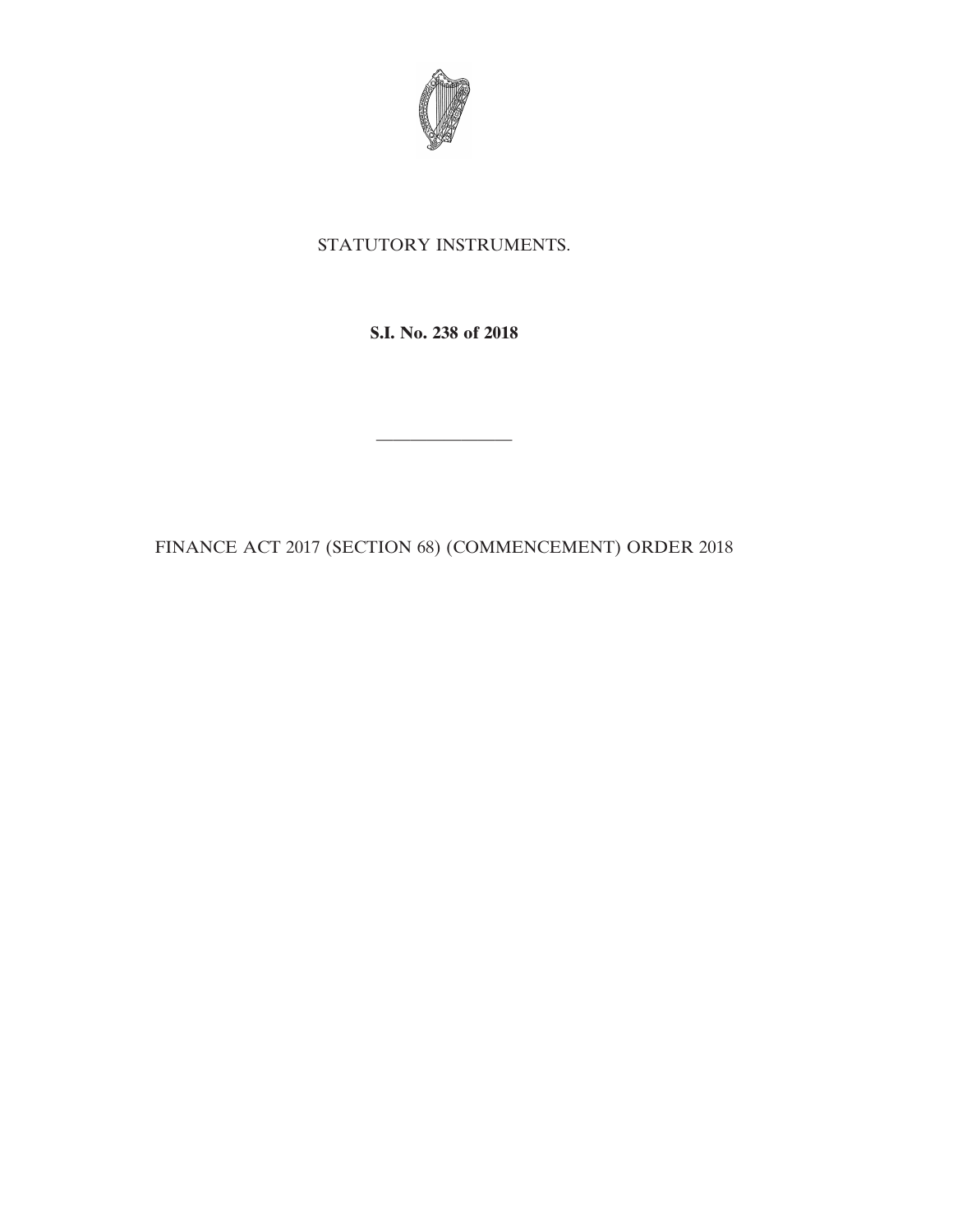FINANCE ACT 2017 (SECTION 68) (COMMENCEMENT) ORDER 2018

I, PASCHAL DONOHOE, Minister for Finance, in exercise of the powers conferred on me by section 68(2) of the Finance Act 2017 (No. 41 of 2017), hereby order as follows:

1. This Order may be cited as the Finance Act 2017 (Section 68) (Commencement) Order 2018.

2. The lst day of August 2018 is appointed as the day on which section 68 of the Finance Act 2017 (No. 41 of 2017) comes into operation.



PASCHAL DONOHOE, Minister for Finance.

*Notice of the making of this Statutory Instrument was published in "Iris Oifigiúil" of* 10*th July*, 2018.